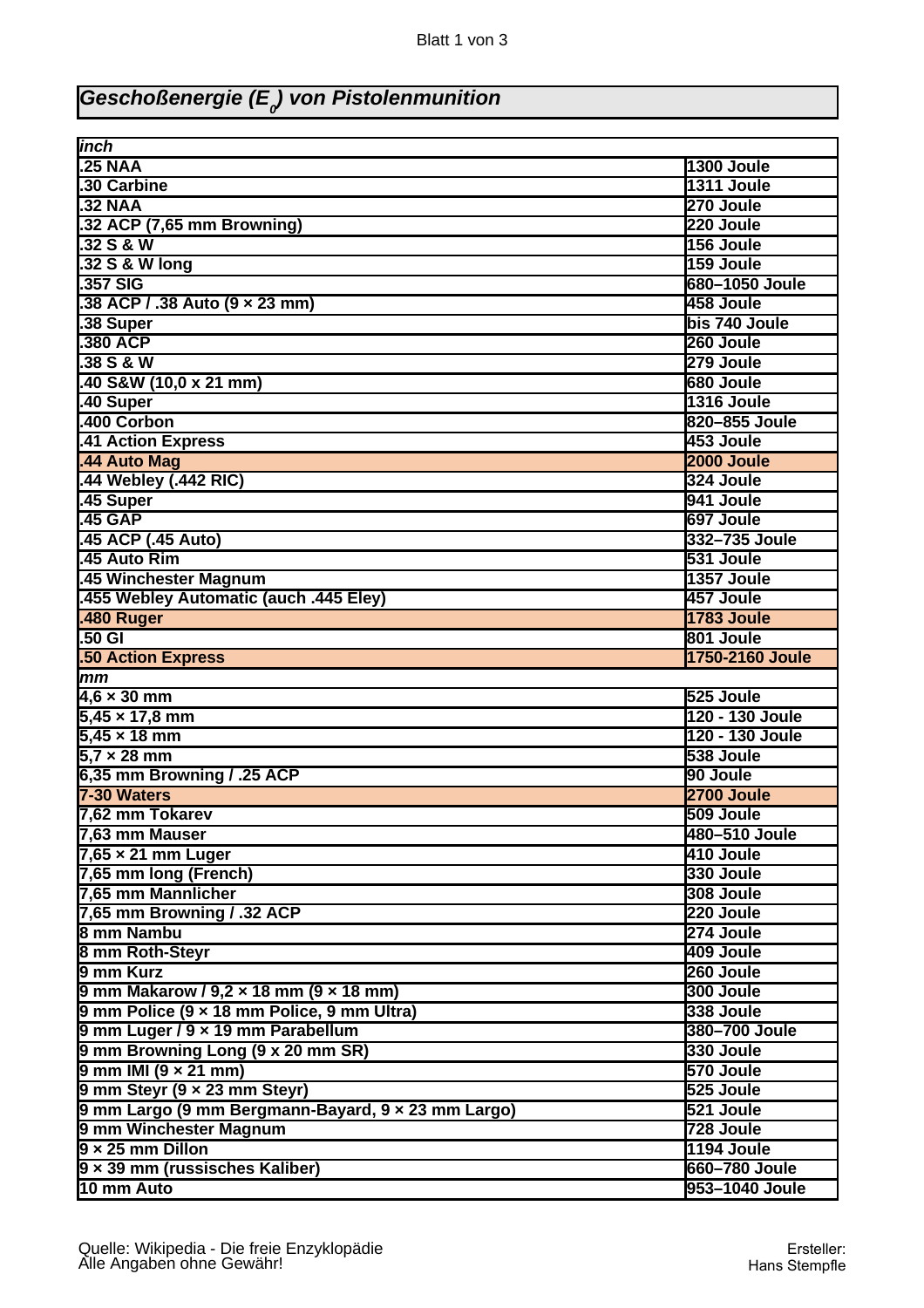## **Geschoßenergie (E<sup>0</sup> ) von Revolvermunition**

| inch                                               |                 |
|----------------------------------------------------|-----------------|
| .22 Remington Jet                                  | 362 Joule       |
| .221 Remington Fireball                            | 1400 Joule      |
| .30 Pedersen (.30 M1918)                           | 330 Joule       |
| 32 S&W                                             | 156 Joule       |
| .32 S&W Long (.32 Colt New Police)                 | 160-170 Joule   |
| 32 Short Colt                                      | 99 Joule        |
| 32 Long Colt                                       | 171 Joule       |
| 32 H&R Magnum                                      | 439 Joule       |
| .32-20 Winchester / .32 WCF / .32-20 Marlin        | 309 Joule       |
| 38 Short Colt                                      | 245 Joule       |
|                                                    |                 |
| 38 Long Colt                                       | 273 Joule       |
| 38 S&W (.38 Colt New Police, .38 Super Police)     | 200-250 Joule   |
| 380 Revolver                                       | 279 Joule       |
| .38 Special $(9 \times 29 \text{ mm R})$           | 247-680 Joule   |
| 38-40 Winchester (.38 WCF)                         | 729 Joule       |
| .357 Magnum $(9 \times 31$ mm R)                   | 680-1200 Joule  |
| <b>357 Remington Maximum</b>                       | 2099 Joule      |
| .400 Corbon                                        | 820-855 Joule   |
| 41 Remington Magnum                                | 1790 Joule      |
| .414 SuperMag                                      | bis 1950 Joule  |
| .44 Henry (11 x 23 mm R)                           | 770 Joule       |
| .44-40 Winchester (.44 WCF)                        | 933 Joule       |
| 44 Special                                         | 456 Joule       |
| 44 S&W Russian                                     | 420 Joule       |
| 44 Magnum                                          | 985-1500 Joule  |
| 445 SuperMag                                       |                 |
| 45 Schofield (.45 S&W Schofield, .45 S&W)          | 445 Joule       |
| 45 Long Colt                                       | 650-700 Joule   |
| .45/70 Government                                  | 4676 Joule      |
| .450 Revolver (.450 Adams)                         | 332 Joule       |
| 455 Webley Mk I                                    | 310 Joule       |
| 455 Webley Mk II                                   | 457 Joule       |
| 45 S&W                                             | 445 Joule       |
| .45 Winchester Magnum                              | 1357 Joule      |
| <b>454 Casull</b>                                  | ca. 2500 Joule  |
| .460 S&W Magnum                                    | ca. 3000 Joule  |
| .460 Rowland                                       | 2280 Joule      |
| .475 Linebaugh                                     | 2490 Joule      |
| .475 Wildey Magnum                                 | 2600 Joule      |
| 480 Ruger                                          | 1783 Joule      |
| 500 S&W Special                                    | 1647 Joule      |
| 500 S&W Magnum                                     | 3113-3174 Joule |
| 50 GI                                              | 801 Joule       |
| 500 Linebaugh                                      | 2360 Joule      |
| $mm$                                               |                 |
| 7,62 mm Nagant / 7,62 x 38 R / 7,62 x 38 mm Nagant | 305 Joule       |
| 7,65 mm Longue / 7,65 mm MAS / 7,65 mm Long        | 330 Joule       |
| 8 mm French Ordnance (8 mm Lebel Revolver)         | 196 Joule       |
|                                                    |                 |
| <b>8mm Nagant</b>                                  |                 |
| 10,4 mm Italian Revolver                           |                 |
| 10,6mm Deutscher Reichsrevolver                    |                 |
| 11 mm French Ordnance                              | 197 Joule       |